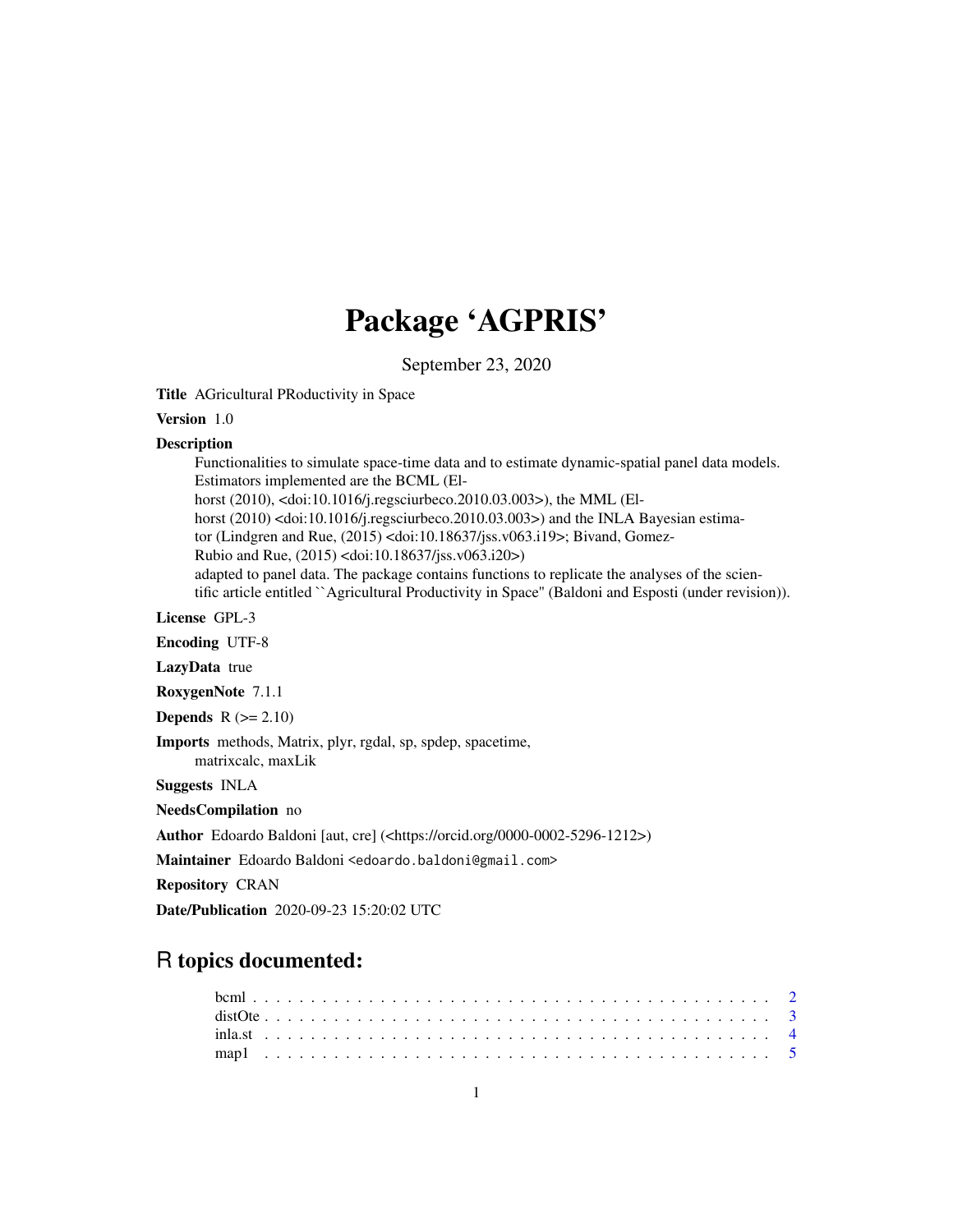#### <span id="page-1-0"></span>2 bcml

| Index |  |  |  | 14 |
|-------|--|--|--|----|
|       |  |  |  |    |
|       |  |  |  |    |
|       |  |  |  |    |
|       |  |  |  |    |
|       |  |  |  |    |
|       |  |  |  |    |
|       |  |  |  |    |
|       |  |  |  |    |
|       |  |  |  |    |
|       |  |  |  |    |
|       |  |  |  |    |
|       |  |  |  |    |

bcml *BCML estimator*

# Description

This function estimates a space time linear model according to the specified formula. It implements the BCML (or BCLSDV) estimator as in Elhorst (2010) doi: [10.1016/j.regsciurbeco.2010.03.003.](https://doi.org/10.1016/j.regsciurbeco.2010.03.003)

# Usage

```
bcml(
 dataset,
 yearStart,
 yearEnd,
 var.agg = "Cod_Provincia",
 eq,
 spatial = NULL,estimation = "analytical",
 corrBIAS = TRUE,
 WMAT = NULL
)
```
# Arguments

| dataset   | STFDF with the data                                  |
|-----------|------------------------------------------------------|
| yearStart | First year considered in the estimation              |
| yearEnd   | Last Anno considered in the estimation               |
| var.agg   | Index of the spatial units                           |
| eq        | Formula to be estimated. It excludes the spatial lag |
| spatial   | Radius to define neighbors                           |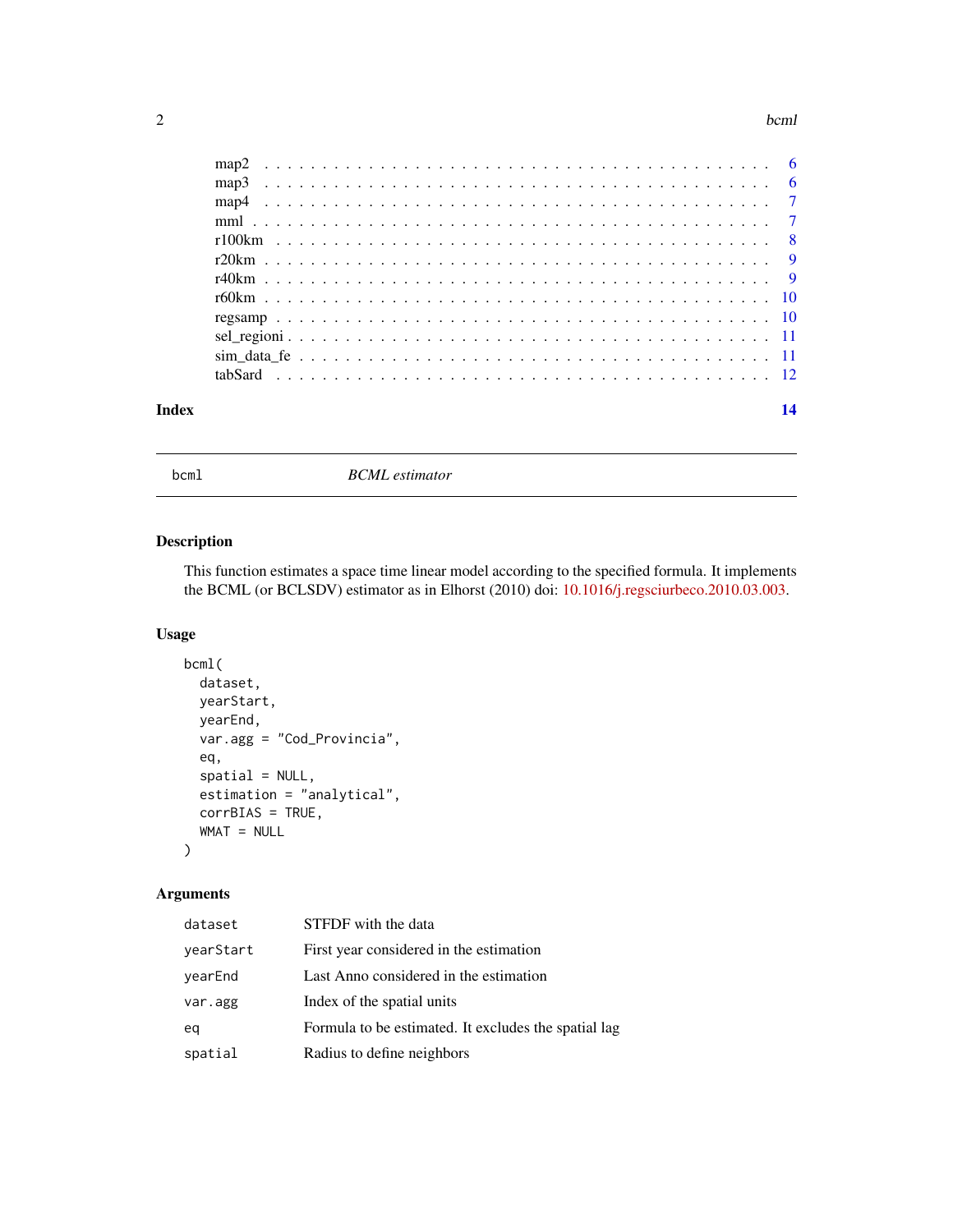#### <span id="page-2-0"></span>distOte 3

| estimation | Either 'analytical' or 'numerical'. If 'analytical' is specified the concentrated                                        |
|------------|--------------------------------------------------------------------------------------------------------------------------|
|            | maximum likelihood is estimated and then the other parameters are obtained                                               |
|            | analytically. Otherwise, all parameters are obtained through numerical maxi-<br>mization of the log-likelihood function. |
| corrBIAS   | Boolean. If TRUE, the bias correction is applied.                                                                        |
| WMAT       | The spatial weight matrix                                                                                                |

# Value

A list with two objects. The first object is the estimates table. The second object is the log-likelihood evaluated at its maximum

# Examples

```
library(maxLik)
library(matrixcalc)
library(rgdal)
set.seed(123)
sd = sim_data_fe(dataset=regsamp,N=100,TT=8,
                 spatial = 80, Tau = -0.2, Rho = 0.4,
                 Beta = 2, sdDev = 2, startingT = 10,
                 LONGLAT = TRUE)
est\_bcm1 = bm1(dataset = sd[[1]], yearStart = 3, yearEnd = 9,var.agg = 'Cod_Provincia',eq = Y~X1,
                  estimation = 'analytical',corrBIAS = TRUE,WMAT = sd[[2]])
est_bcml
```
distOte *Matrix of technological distance*

# Description

A matrix of agricultural technological distance of NUTS3. It is used to weight the geographical distance of NUTS3 regions.

# Usage

distOte

# Format

A 106x106 matrix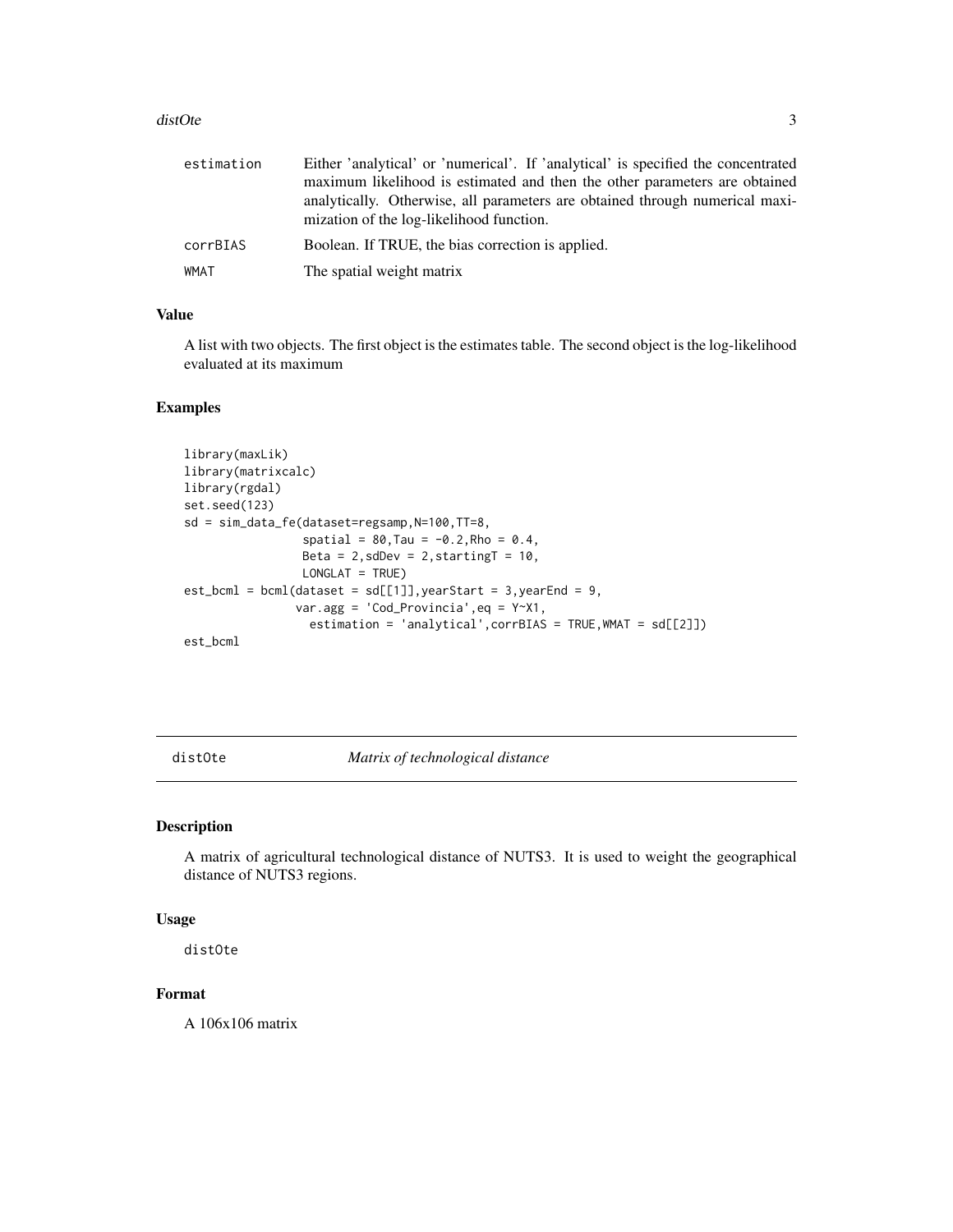<span id="page-3-0"></span>This function estimates a space time linear model using the bayesian INLA. It is a wrapper of the INLA::inla function (Lindgren and Rue (2015) doi: [10.18637/jss.v063.i19;](https://doi.org/10.18637/jss.v063.i19) Bivand, Gomez-Rubio and Rue (2015) doi: [10.18637/jss.v063.i20\)](https://doi.org/10.18637/jss.v063.i20) adapted to panel data.

# Usage

```
inla.st(
  formula,
  d,
 W,
 RHO,
 PHI,
  var.agg,
  normalization = FALSE,
  improve = TRUE,
  fhyper = NULL,
 probit = FALSE,
  ...
)
```
# Arguments

| formula       | Formula of the model to be estimated                                                                                            |
|---------------|---------------------------------------------------------------------------------------------------------------------------------|
| d             | Data frame                                                                                                                      |
| W             | Spatial matrix                                                                                                                  |
| <b>RHO</b>    | Parameter of spatial dependence                                                                                                 |
| PHI           | Parameter of temporal dependence                                                                                                |
| var.agg       | Indexes of the panel dimensions. The first argument is the spatial dimension,<br>the second argument is the temporal dimension. |
| normalization | Boolean. If TRUE the data are normalized before estimation                                                                      |
| improve       | Please refer to the documentation of the INLA package                                                                           |
| fhyper        | Plase refer to the documentation of the INLA package                                                                            |
| probit        | Plase refer to the documentation of the INLA package                                                                            |
| .             | additional parameters. Please, refer to the documentation of the INLA package                                                   |

### Value

Returns a model of class "inla". Please, refer to the documentation of the INLA package for additional information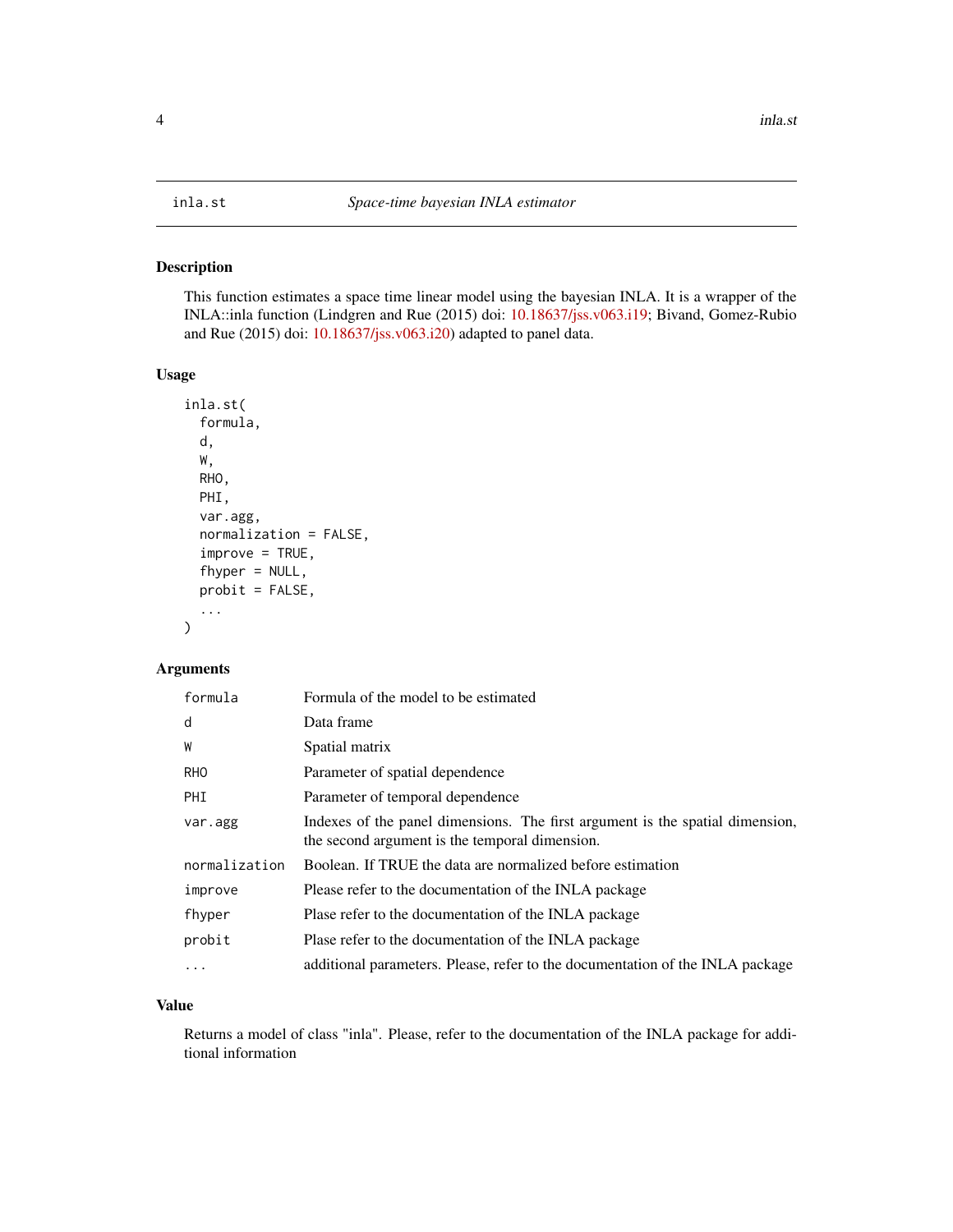#### <span id="page-4-0"></span> $map1$  5

## Examples

```
library(rgdal)
set.seed(123)
sd = sim_data_fe(dataset=regsamp,N=100,TT=8,spatial = 80,
                 Tau = -0.2, Rho = 0.4, Beta = 2, sdDev = 2,
                 startingT = 10,LONGLAT = TRUE)
est\_inla = inla.st(formula = Y^{\sim-1+X1}, d = sd[[1]]@data,W = sd[[2]], PHI=-0.2, RHO=0.4,
               var.agg=c('Cod_Provincia','Anno'),
               family='gaussian',
               improve=TRUE,
               normalization=FALSE,
               control.family = list(hyper = list(prec=list(initial=25,fixed=TRUE))),
               control.predictor = list(compute = TRUE),
               control.compute = list(dic = TRUE, cpo = TRUE),
               control.inla = list(print.joint.hyper = TRUE))
summary(est_inla)
```
map1 *Cropland grid of Northen Italy (20km x 20km squares)*

# Description

SpatialPolygonsDataFrame object with croplands of Northern Italy approximated with 20km x 20km squared polygons. It is based on croplands data contained in the Corine Land Cover 2012 raster map.

#### Usage

map1

# Format

SpatialPolygonsDataFrame object

#### Source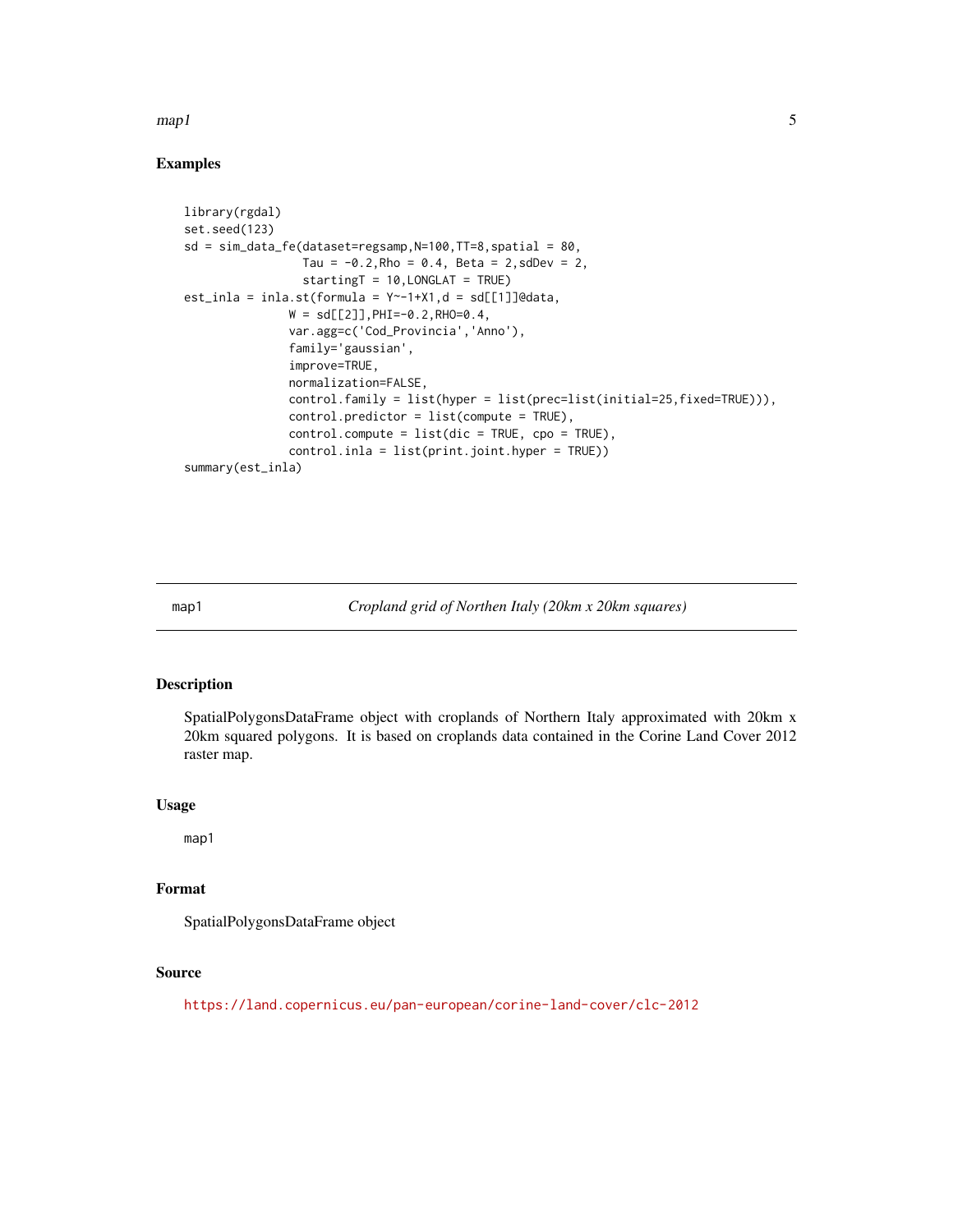<span id="page-5-0"></span>

SpatialPolygonsDataFrame object with croplands of Northern Italy approximated with 40km x 40km squared polygons. It is based on croplands data contained in the Corine Land Cover 2012 raster map.

#### Usage

map2

#### Format

SpatialPolygonsDataFrame object

### Source

<https://land.copernicus.eu/pan-european/corine-land-cover/clc-2012>

map3 *Cropland grid of Northen Italy (60km x 60km squares)*

# Description

SpatialPolygonsDataFrame object with croplands of Northern Italy approximated with 60km x 60km squared polygons. It is based on croplands data contained in the Corine Land Cover 2012 raster map.

# Usage

map3

# Format

SpatialPolygonsDataFrame object

#### Source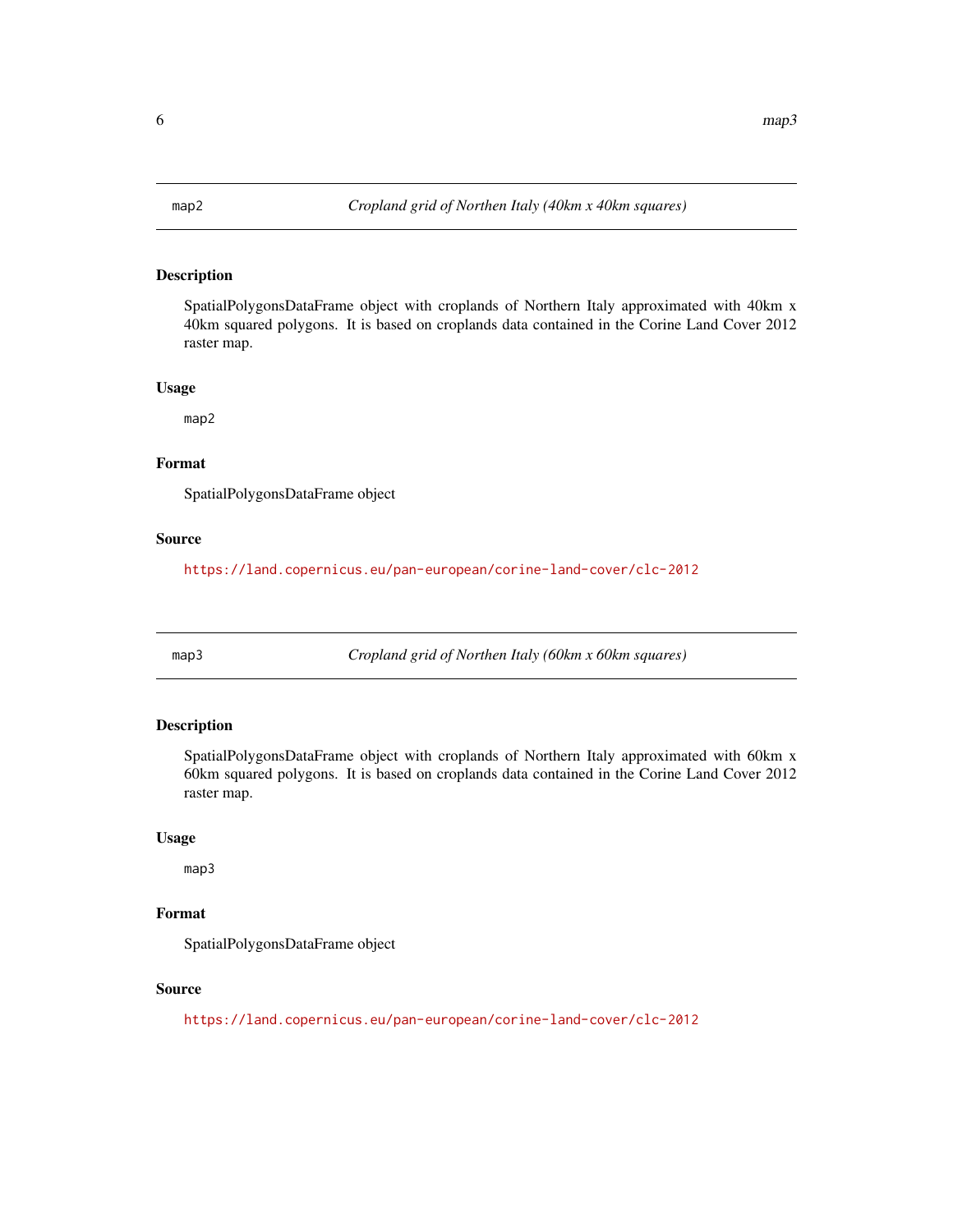<span id="page-6-0"></span>

SpatialPolygonsDataFrame object with croplands of Northern Italy approximated with 100km x 100km squared polygons. It is based on croplands data contained in the Corine Land Cover 2012 raster map.

#### Usage

map4

# Format

SpatialPolygonsDataFrame object

#### Source

<https://land.copernicus.eu/pan-european/corine-land-cover/clc-2012>

mml *MML estimator*

#### Description

This function estimates a space time linear model according to the specified formula using the ML estimator as in Elhorst (2010) doi: [10.1016/j.regsciurbeco.2010.03.003.](https://doi.org/10.1016/j.regsciurbeco.2010.03.003) The estimator maximizes the full log-likelihood function in which the parameter of spatial dependence is constrained.

#### Usage

```
mml(Rho, ff, dataset, wmat, var.agg, m = 10)
```
#### Arguments

| <b>Rho</b> | the constrained parameter of spatial dependence                              |
|------------|------------------------------------------------------------------------------|
| ff         | Formula of the linear model. It excludes the spatial lag                     |
| dataset    | Data frame with the data                                                     |
| wmat       | Spatial weight matrix                                                        |
| var.agg    | Spatial index of the data frame.                                             |
| m          | How many time periods have passed since the beginning of the space-time pro- |
|            | cess                                                                         |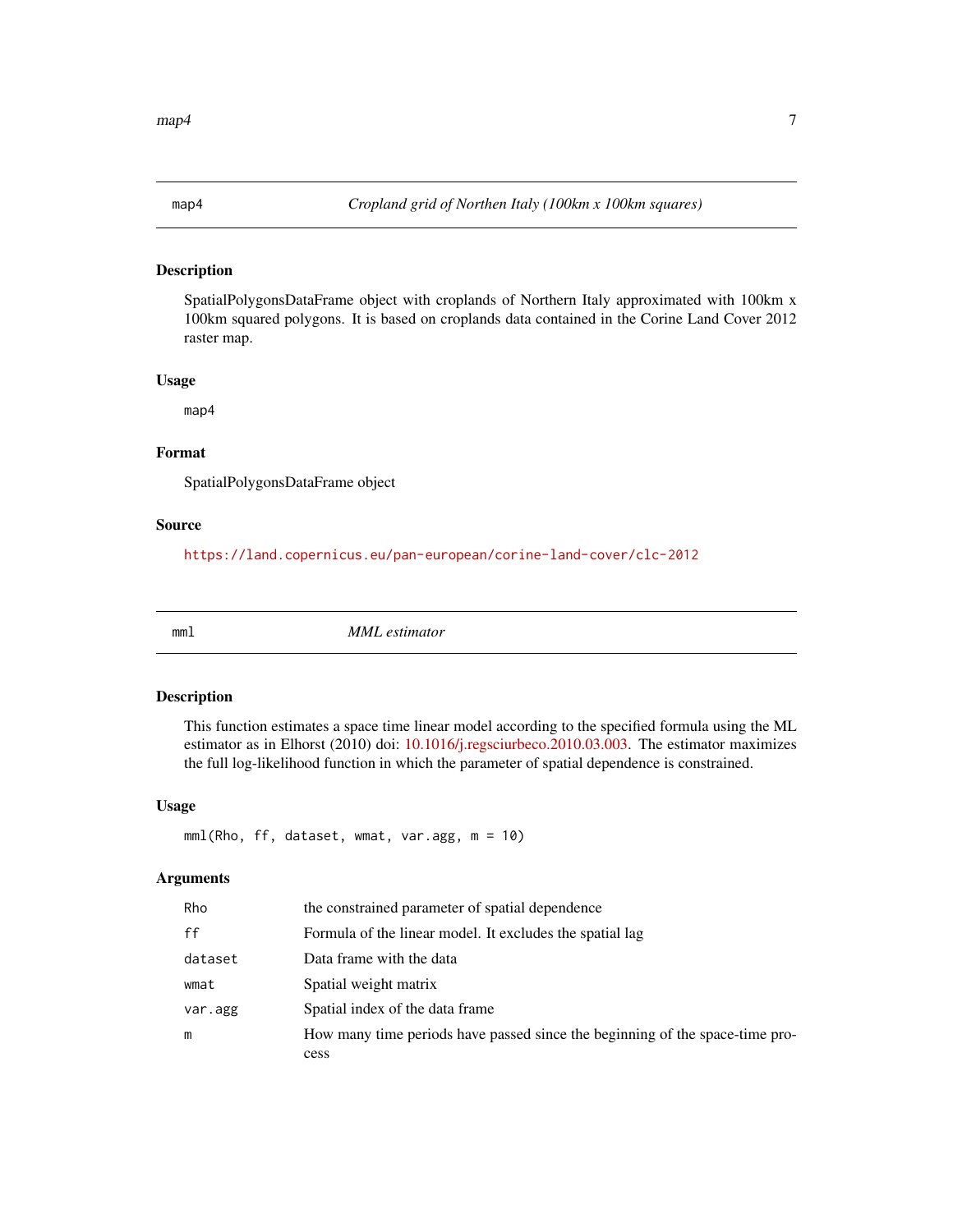#### <span id="page-7-0"></span>Value

The estimates tables

# Examples

```
library(rgdal)
set.seed(123)
sd = sim_data_fe(dataset=regsamp,N=50,TT=6,
                 spatial = 80, \text{Tau} = -0.2, \text{Rho} = 0.4,Beta = 2, sdDev = 2, startingT = 10,
                LONGLAT = TRUE);sd[[1]]$X2 = stats::rnorm(nrow(sd[[1]]@data))
est\_mm1 = mm1(dataset = sd[[1]]@data, Rho = 0.4,
               ff = Y~X1+X2,
              wmat = sd[[2]],var.agg = c('Anno','Cod_Provincia'),
              m = 10est_mml
```
r100km *Cropland grid of Italy (100km x 100km squares)*

# Description

SpatialPolygonsDataFrame object with croplands of Italy approximated with 100km x 100km squared polygons. It is based on croplands data contained in the Corine Land Cover 2012 raster map.

#### Usage

r100km

# Format

SpatialPolygonsDataFrame object

#### Source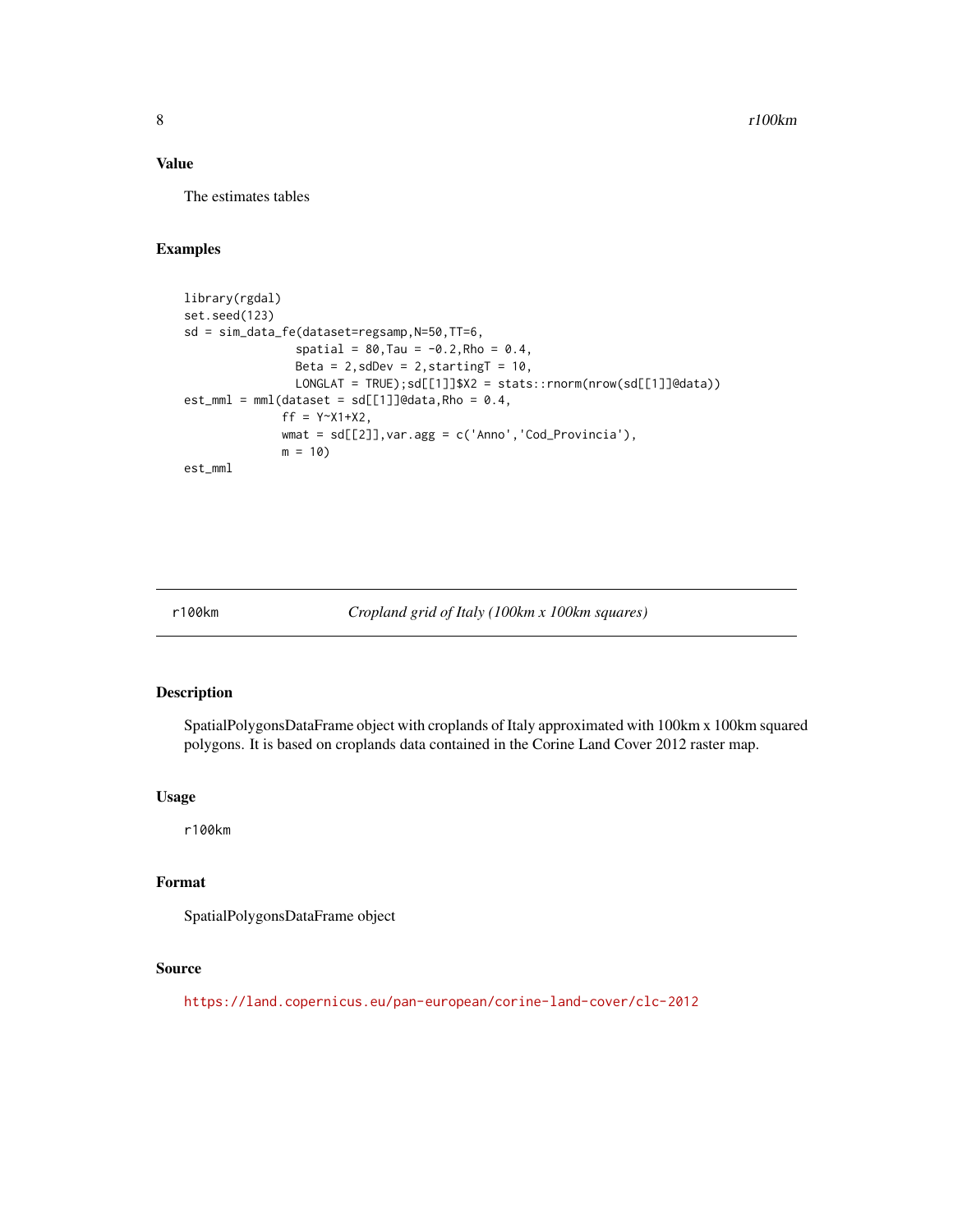<span id="page-8-0"></span>

SpatialPolygonsDataFrame object with croplands of Italy approximated with 20km x 20km squared polygons. It is based on croplands data contained in the Corine Land Cover 2012 raster map.

## Usage

r20km

# Format

SpatialPolygonsDataFrame object

#### Source

<https://land.copernicus.eu/pan-european/corine-land-cover/clc-2012>

r40km *Cropland grid of Italy (40km x 40km squares)*

#### Description

SpatialPolygonsDataFrame object with croplands of Italy approximated with 40km x 40km squared polygons. It is based on croplands data contained in the Corine Land Cover 2012 raster map.

#### Usage

r40km

# Format

SpatialPolygonsDataFrame object

# Source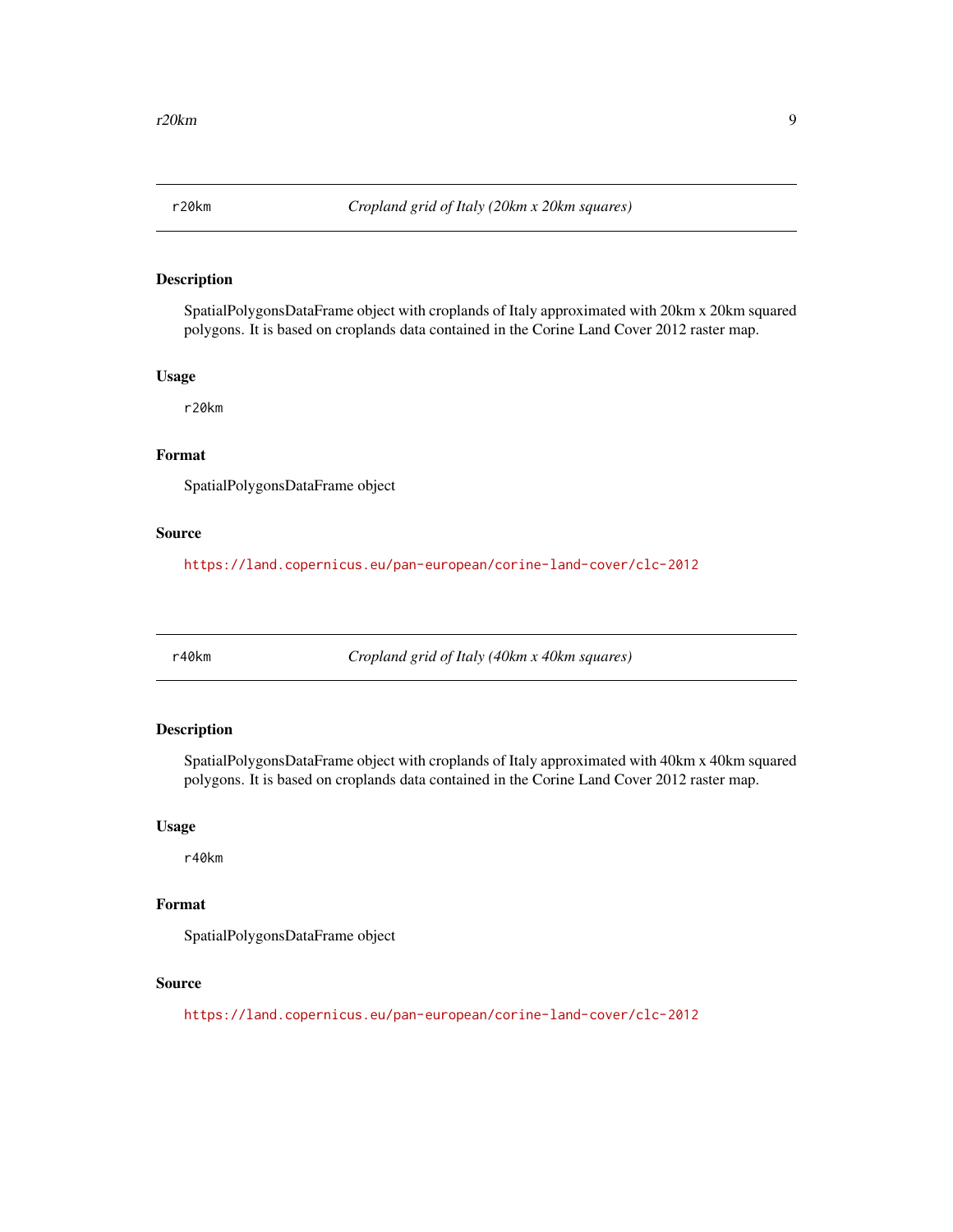<span id="page-9-0"></span>

SpatialPolygonsDataFrame object with croplands of Italy approximated with 60km x 60km squared polygons. It is based on croplands data contained in the Corine Land Cover 2012 raster map.

### Usage

r60km

# Format

SpatialPolygonsDataFrame object

#### Source

<https://land.copernicus.eu/pan-european/corine-land-cover/clc-2012>

regsamp *Coordinates of simulated farms in Northern Italy*

## Description

SpatialPointsDataFrame object with 1000 SpatialPoints to represent simulated farms in the simulation exercise

#### Usage

regsamp

# Format

SpatialPointsDataFrame object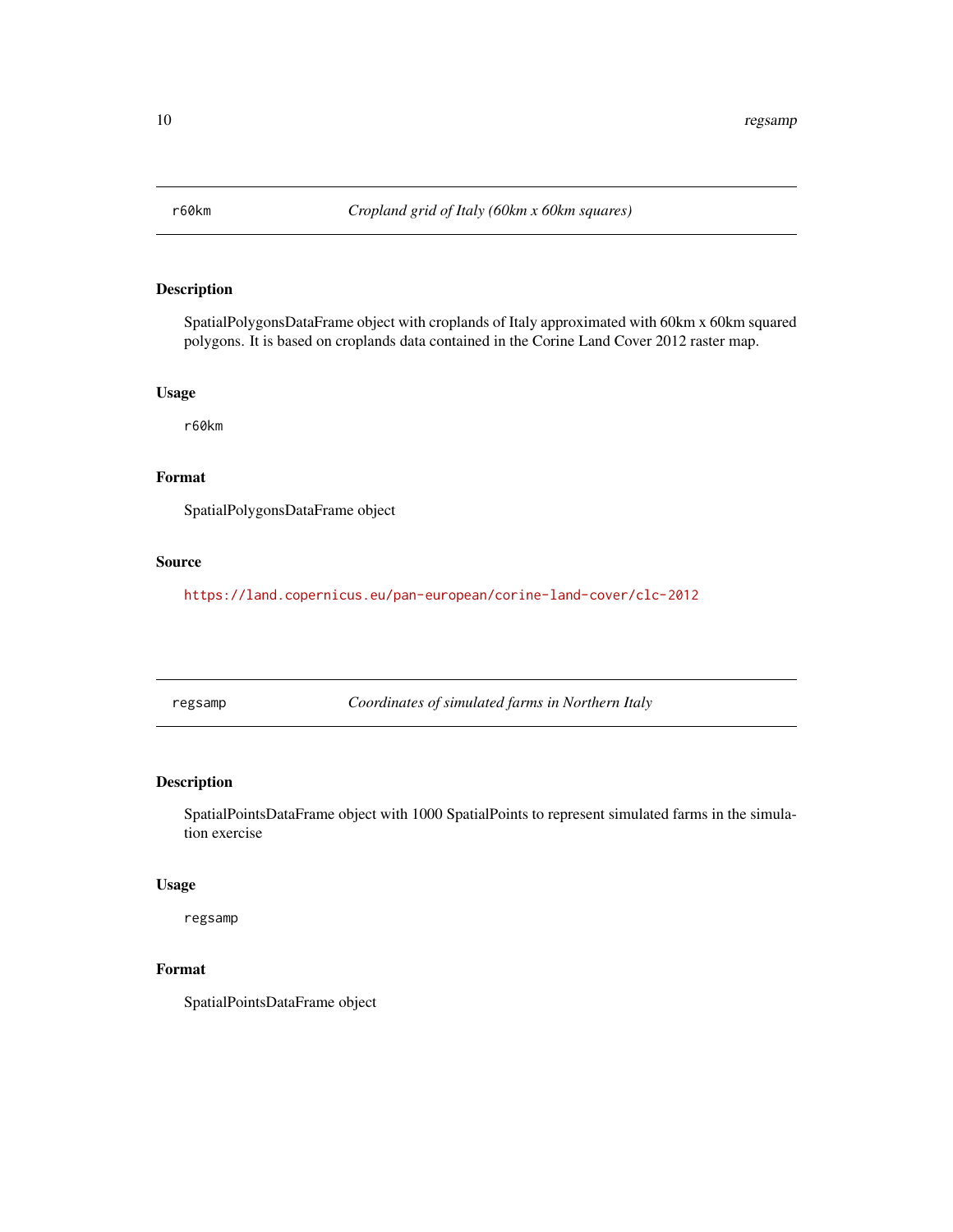<span id="page-10-0"></span>

SpatialPolygons object with merged NUTS3 regions of Northern Italy used in the simulation exercise

#### Usage

sel\_regioni

# Format

SpatialPolygons object

#### Source

<https://www.istat.it/it/archivio/222527>

sim\_data\_fe *Simulate space-time stochastic process with fixed-effect*

# Description

This function simulates a space-time stochastic process according to the defined spatial structure and input paramters. It simulates data of a dynamic spatial lag model. It includes one exogenous variable and a fixed-effect correlated with the exogenous variable.

#### Usage

```
sim_data_fe(
 dataset,
 N,
  TT,
  spatial = 100,Tau = -0.14,
 Rho = 0.67,
 Beta = 1,
  sdDev = 5,startingT = 11,
  LONGLAT = TRUE
)
```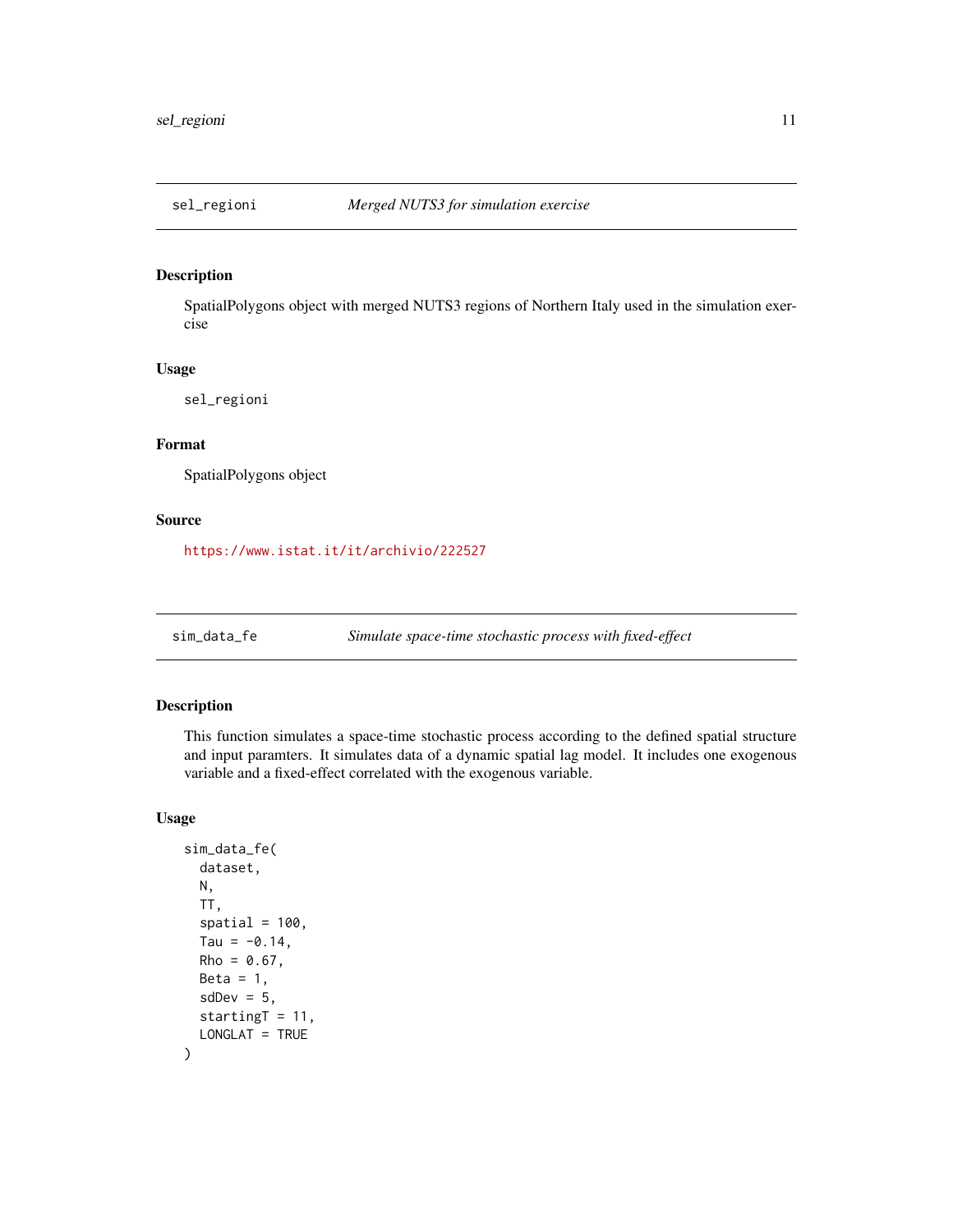# <span id="page-11-0"></span>Arguments

| dataset   | SpatialObject with the spatial units for which the data will be simulated  |
|-----------|----------------------------------------------------------------------------|
| N         | How many spatial units will be used                                        |
| <b>TT</b> | Time dimension of the simulated process                                    |
| spatial   | Radius that defines the scope of spatial dependence                        |
| Tau       | Autocorrelation parameter                                                  |
| Rho       | Spatial dependence parameter                                               |
| Beta      | Coefficient associated to the exogenous variable                           |
| sdDev     | Standard Deviation of the (gaussian) error term                            |
| startingT | The number of time periods after which the simulated data will be recorded |
| LONGLAT   | Boolean. If the projection is longlat                                      |

# Value

A list with two objects. The first object is the STFDF with the simulated data. The second object is the spatial weight matrix

# Examples

```
library(spacetime)
library(sp)
library(spdep)
set.seed(123)
sd = sim_data_fe(dataset=regsamp,N=100,TT=8,
                 spatial = 80, Tau = -0.2, Rho = 0.4,
                 Beta = 2, sdDev = 2, startingT = 10,
                 LONGLAT = TRUE)
stplot(sd[[1]][,,'Y'])
dev.new()
plot(sel_regioni)
points(coordinates(sd[[1]]@sp))
plot(mat2listw(sd[[2]]),coordinates(sd[[1]]@sp),add=TRUE,col=2)
```
**Neighbors of NUTS3 of Sardinia** 

# Description

A table containing the link of NUTS3 in Sardinia with NUTS3 of mainland Italy

# Usage

tabSard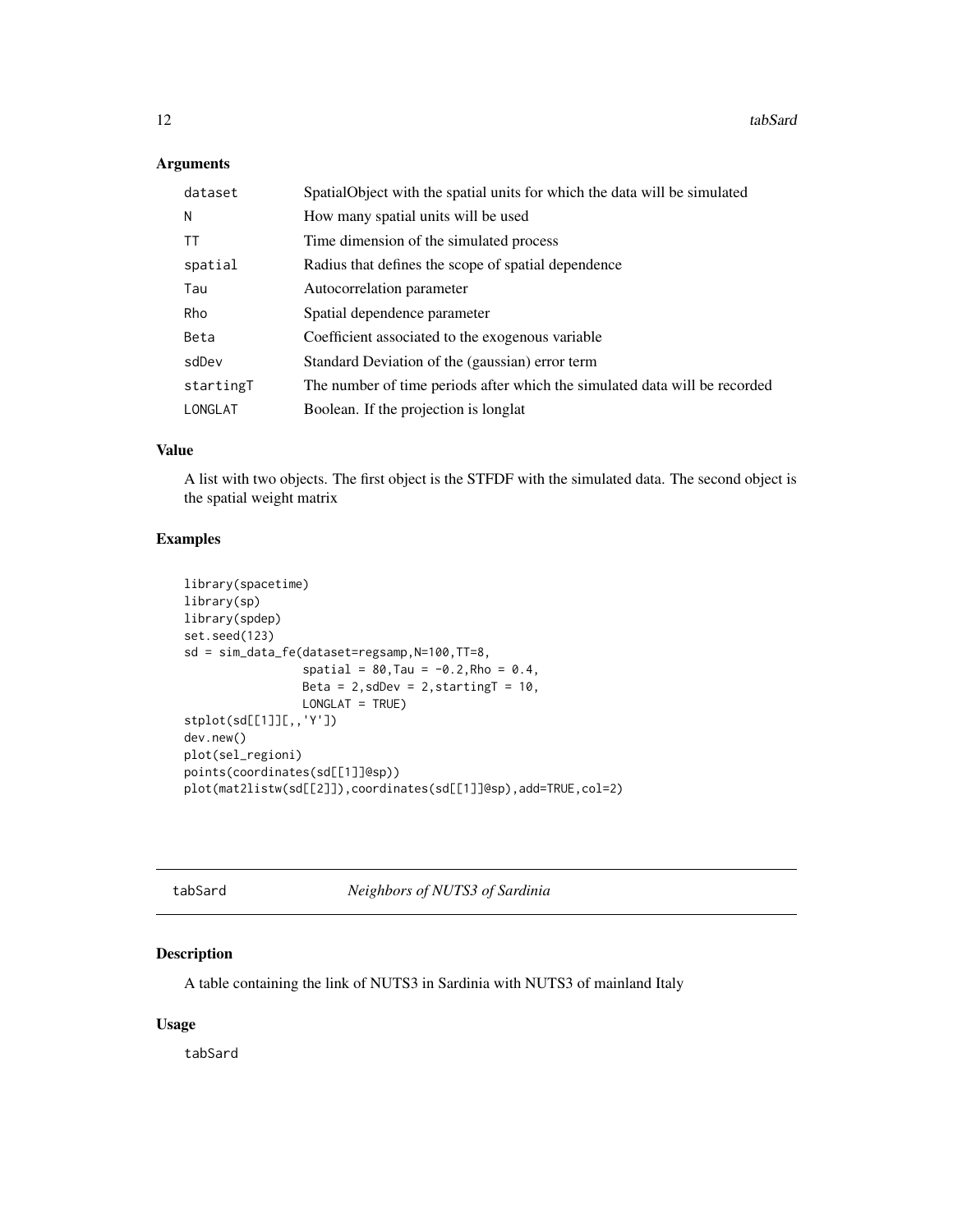tabSard 13

# Format

A data frame with the links